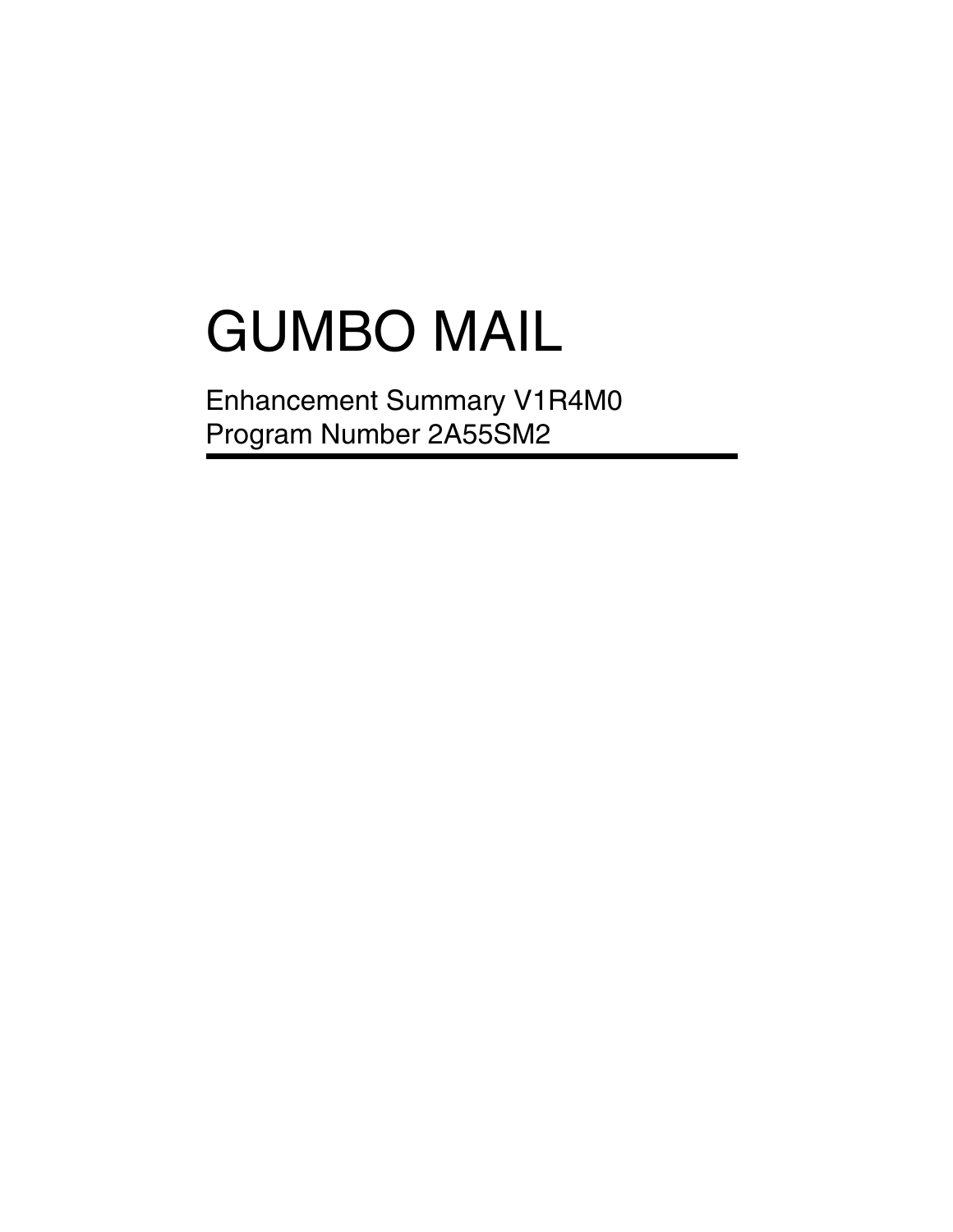**Fourth Edition (February 2007)**



809 W Howe St Seattle, WA 98119 United States of America

Phone: (206) 284-5078 E-mail: support2007@gumbo.com Web: www.gumbo.com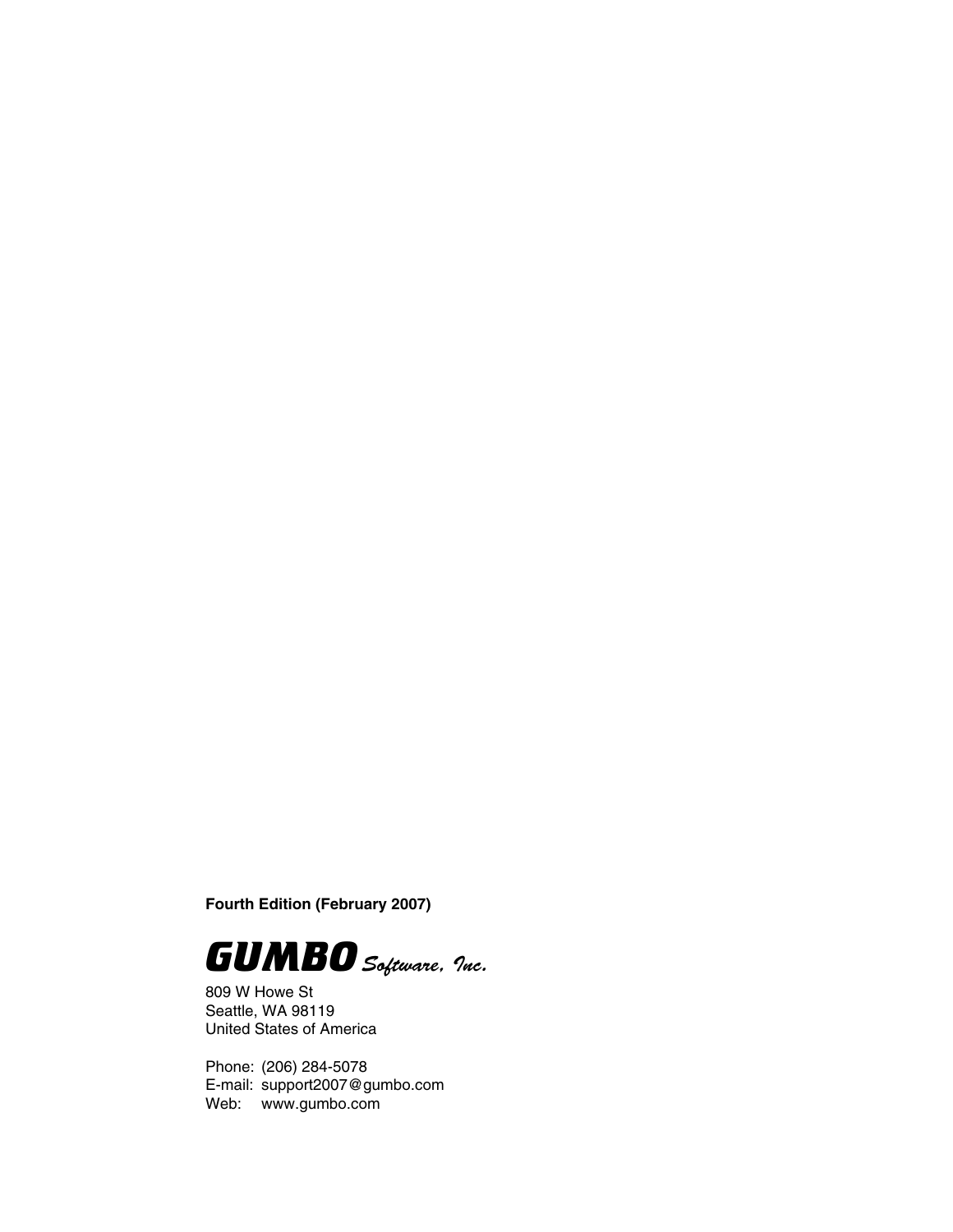| *CURRENT Added to CC(), BCC(), And REPLYTO() $\dots\dots\dots\dots\dots\dots\dots\dots\dots\dots\dots$ |  |
|--------------------------------------------------------------------------------------------------------|--|
|                                                                                                        |  |
|                                                                                                        |  |
|                                                                                                        |  |
|                                                                                                        |  |
|                                                                                                        |  |
|                                                                                                        |  |
|                                                                                                        |  |
|                                                                                                        |  |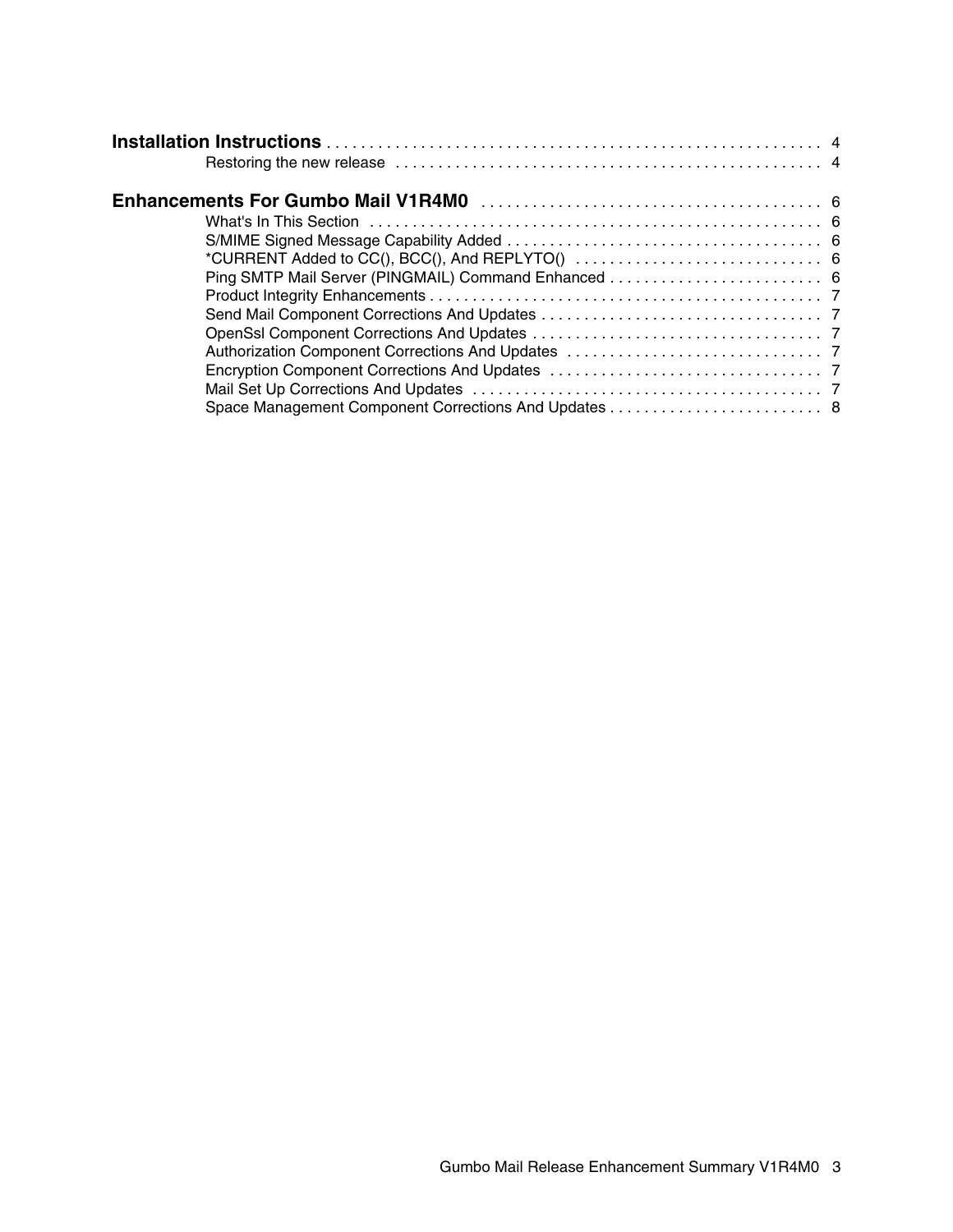# **Installation Instructions**

#### **Restoring the new release**

Read the Enhancement Summary to determine if any changes affect your installation.

Follow these instructions to install Gumbo Mail V1R4M0 on your System i5:

- **Note:** If you have downloaded this software from the web, instructions specific to installing from the download can be found in the file "readme.htm" which is included in the download.
- 1. Sign on to the system as the security officer (QSECOFR).
- 2. Verify that your machine is at i5/OS V5R3M0 or later by running:

DSPDTAARA DTAARA(QGPL/QSS1MRI)

- **Note:** If you are running a version of i5/OS earlier than V5R3M0 you can not install Gumbo Mail V1R4M0 on your machine. You must install an earlier version of Gumbo Mail or upgrade the operating system.
- 3. Verify that user domain objects are allowed in the libraries GUMBOMAIL and QSRV, by running:

WRKSYSVAL SYSVAL(QALWUSRDMN)

Take option 5 to display the value. If the value is not \*ALL, use option 2 to add libraries GUMBOMAIL and QSRV to the list of libraries where user domain objects are allowed.

4. Insure that i5/OS will be able to verify the signatures that we apply to our product's objects by installing our Signing Certificate and Root CA Certificate using Digital Certificate Manager. Alternately, insure that signature verification will not prevent the restore operation by running:

WRKSYSVAL SYSVAL(QVFYOBJRST)

Take option 5 to display the value. If the value is 3 or higher, use option 2 to temporarily change the value to 1.

- 5. Mount the distribution media in the appropriate device.
- 6. Submit the Restore Licensed Program (RSTLICPGM) command to batch:

RSTLICPGM LICPGM(2A55SM2) DEV(device-name) LNG(2924)

**Note:** "device-name" is the device the media was mounted on and is usually OPT01. **Note:** During the restore operation the system operator message queue may receive inquiry message CPA3DE4 "Directory not registered. (C G)". Unless you are using a directory naming convention similar to ours (that is the directory specified in the CPA3DE4's second level text is unrelated to our software), You can safely respond with a "G" to reestablish the relationship between the directory and the product. Typically the message will occur three times.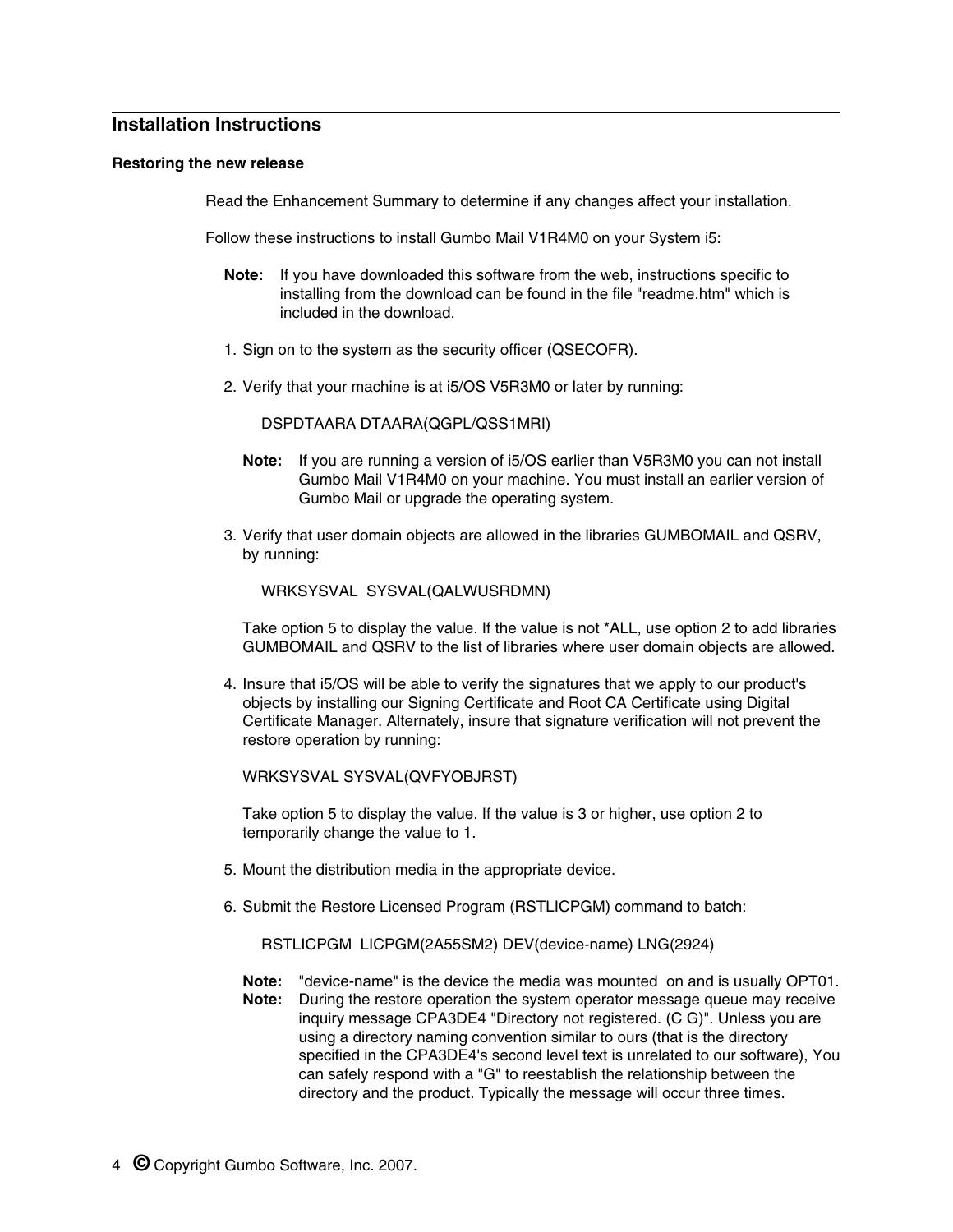- 7. Enter your permanent authorization code.
- 8. Determine which PTFs were included on the media by entering the following command:

DSPPTF LICPGM(2A55SM2)

9. Visit www.gumbo.com to determine if newer PTFs are available.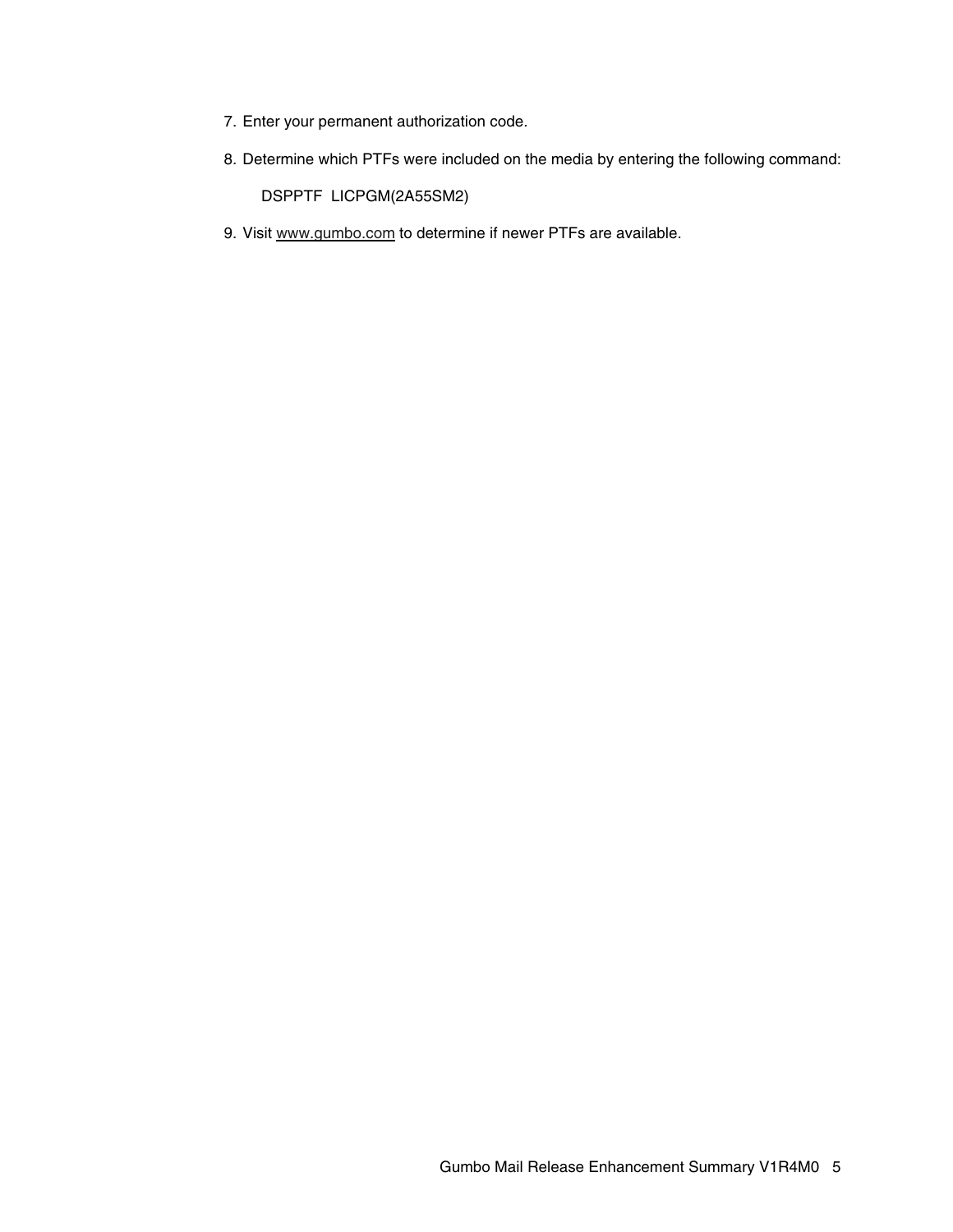# **Enhancements For Gumbo Mail V1R4M0**

## **What's In This Section**

This section provides information on Gumbo Mail enhancements for the current release, notes any customer code implications, and describes where to find more information when applicable.

### **S/MIME Signed Message Capability Added**

Email produced by Gumbo Mail can now be, optionally, digitally signed using S/MIME Signed Message format. S/MIME (Secure / Multipurpose Internet Mail Extensions) is a standard for public key encryption and signing of email encapsulated in MIME. A signed message is an ordinary message with a digital signature added by the sender. The signature has two purposes: it identifies the sender, and it verifies that the content of the message has not been altered since the message was sent.

You create digitally signed email by specifying an **Application ID** when the email is created. There are two ways to accomplish this: at the command level and at the system (or LPAR) level. The command level overrules the system level. For command level, specify an **Application ID** directly on the send command's new **Signing key** (SGNKEY) parameter. For the system level, specify an **Application ID** on the CHGSM2DFT command's new **Signing key** (SGNKEY) parameter.

The shipped default values for the **Signing key** (SGNKEY) parameters are \*DEFAULT and \*NONE respectively.

**Application ID** refers to the name you have given to a digital certificate when placing it in the \*OBJECTSIGNING Certificate Store using i5/OS's Digital Certificate Manager (DCM). DCM is option 34 of i5/OS. You can determine if DCM has been installed by running the Display Software Resources (DSPSFWRSC) command.

For complete information on setting up DCM, creating and storing certificates and adding **Application ID**s, goto the iSeries Information Center (http://www.iseries.ibm.com/infocenter).

## **\*CURRENT Added to CC(), BCC(), And REPLYTO()**

A new special value, \*CURRENT, has been added to the CC(), BCC(), and REPLYTO() parameters of the GSENDMAIL command. When specified, the email address associated with the sending user profile is substituted.

#### **Ping SMTP Mail Server (PINGMAIL) Command Enhanced**

The Ping SMTP Mail Server (PINGMAIL) command has been enhanced to include a from address and to allow SMTP authentication username and password.

Previously, only one email address was accepted by the command and it was used as both the originator and the recipient of the test message. This limited some of the cases of SMTP server behavior that could be tested.

Some internet service providers require SMTP authentication before they will accept out going email from an account. To date, IBM has not implemented this in i5/OS's SMTP stack. When a username and password are specified, PINGMAIL uses them to perform SMTP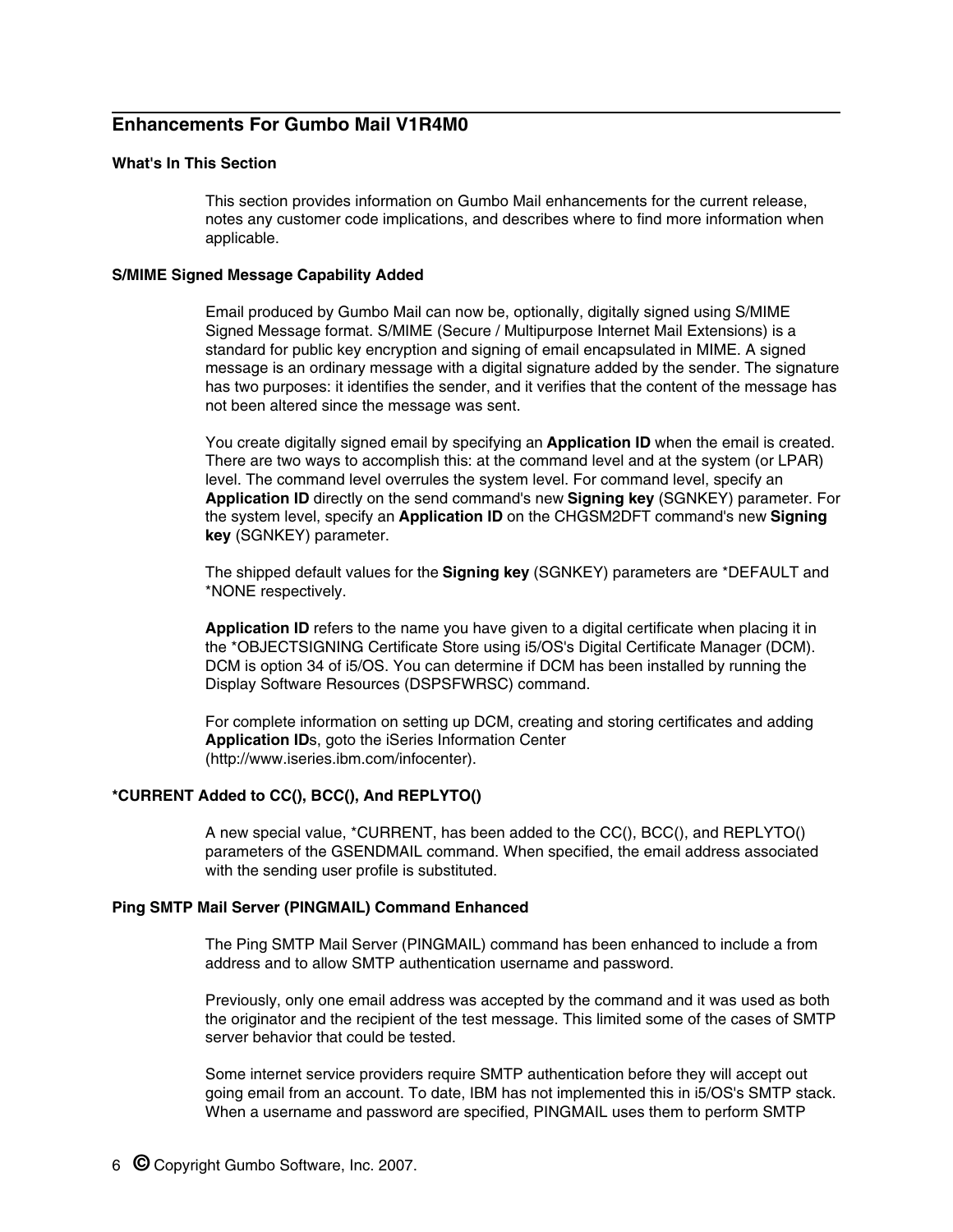authentication (PLAIN only). In many cases, you can use this feature to perform SMTP authentication for your System i5 and i5/OS's SMTP stack will then be able to use the connection to send email through the internet service provider.

### **Product Integrity Enhancements**

Objects and the save files that contain them are digitally signed by Gumbo when they are created on our development system. You can verify that their contents have not been altered or corrupted since they were produced. You do this by first importing our root certificate authority (CA) and object signing certificates to your system and then running the Check Object Integrity (CHKOBJITG) command against them. For detailed instruction on importing certificates for signature verification using the CHKOBJITG command, see IBM's manual "Digital Certificate Manager RZAH-U000".

**Note:** We uniquely name our digital certificates to simplify their management on your system. If you have previously imported digital certificates from us with the same name as those included in this package, you do not need to repeat this step.

Certificates can be found in downloads that contain save files as well as in the product's /doc directory after it is installed.

### **Send Mail Component Corrections And Updates**

- o Removed requirement for a primary recipient. This allows all recipients to be specified as CCs or BCCs only.
- o Implemented RFC3490 Internationalizing Domain Names in Applications (IDNA). This allows mailing to domains that contain non US-ASCII characters for example schöpe.de.
- o Email address parser now supports use of characters outside the US-ASCII range.

#### **OpenSsl Component Corrections And Updates**

o Initial build. Portions of OpenSsl.org's OpenSsl library have compiled into a service program to generate asn.1 encoded Pkcs7 signatures rendered base 64.

#### **Authorization Component Corrections And Updates**

o Check Gumbo Mail Authorization (CHKSM2AUT) command added. The command exercises the product's authorization verification function. This allows you to determine whether the product is authorized for use. If the product is not permanently authorized, the generated messages allow you to determine when the temporary authorization will expire. You may specify a message queue to receive messages generated when the product is not permanently authorized.

#### **Encryption Component Corrections And Updates**

o Functions implementing the SHA-1 message digest algorithm have been added.

## **Mail Set Up Corrections And Updates**

o Malformed SMTP commands cause PINGMAIL to always fail to send test message.